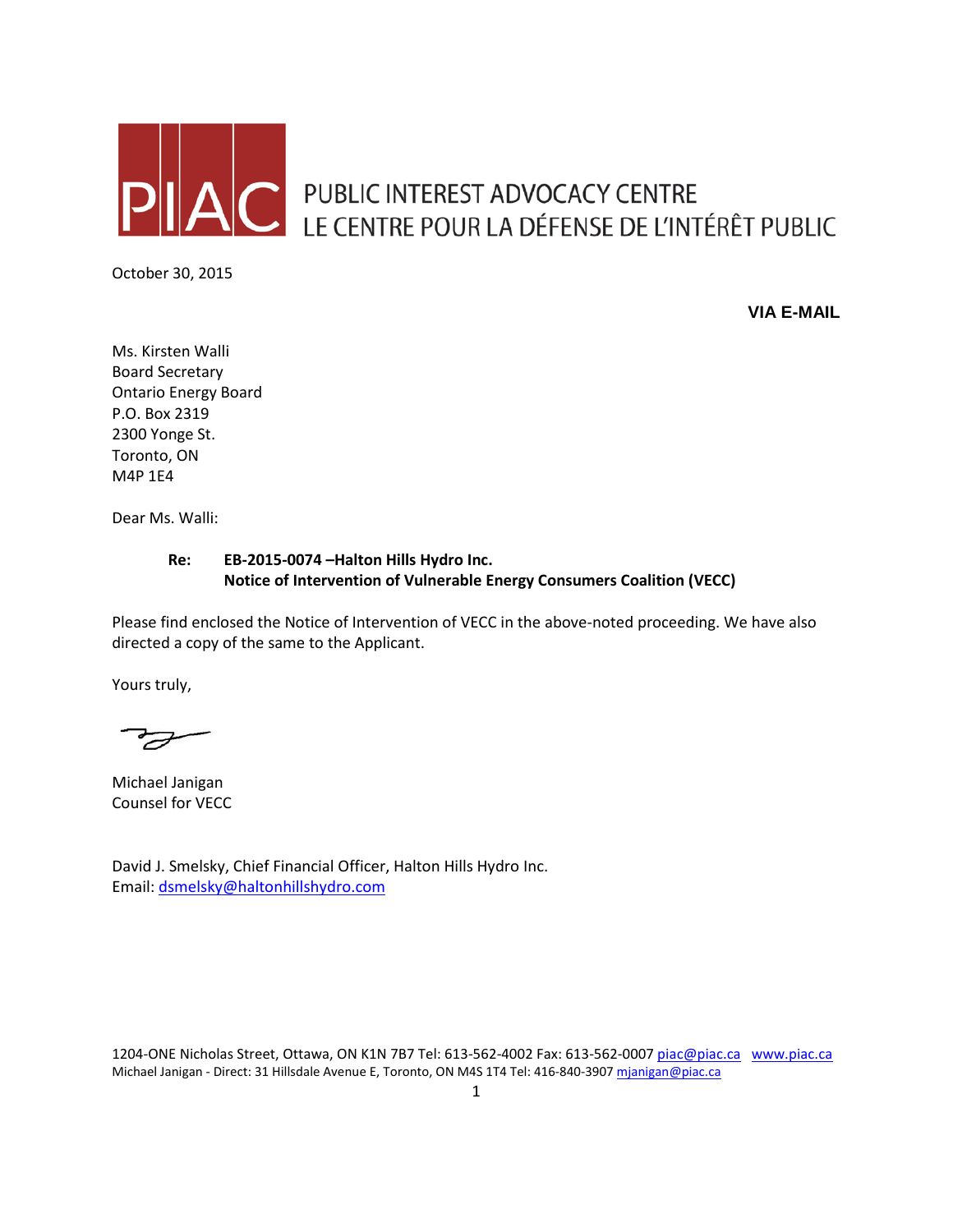# **ONTARIO ENERGY BOARD IN THE MATTER OF AN APPLICATION BY HALTON HILL HYDRO INC. 2016 DISTRIBUTION RATES**

## **NOTICE OF INTERVENTION OF THE VULNERABLE ENERGY CONSUMERS COALITION**

To: Ms. Kirsten Walli, Board Secretary

And to: **David J. Smelsky, Chief Financial Officer, Halton Hills Hydro Inc.**

#### **IDENTITY OF THE INTERVENOR AND ITS MEMBERSHIP**

- 1. The Vulnerable Energy Consumers Coalition (VECC) hereby expresses its intention to intervene and participate in the above-mentioned proceeding. VECC consists of the following organizations:
	- (a) The Federation of Metro Tenants Association (FTMA)
	- (b) The Ontario Coalition of Senior Citizens' Organizations (OCSCO)
- 2. The Federation of the Metro Tenants Association (the "FTMA") is a non-profit corporation composed of over ninety-two affiliated tenants associations, individual tenants, housing organizations, and members of non-profit housing co-oops. In addition to encouraging the organization of tenants and the promotion of decent and affordable housing, the Federation provides general information, advice, and assistance to tenants. The address is:

500-27 Carlton Street Toronto, ON M5B 1L2

3. The Ontario Coalition of Senior Citizens' Organizations ("OCSCO") is a coalition of over 160 senior groups as well as individual members across Ontario. OCSCO represents the concerns of over 500,000 senior citizens through its group and individual members. OCSCO's mission is to improve the quality of life for Ontario's seniors. OCSCO's address is:

> 333 Wilson Avenue, Suite 406 Toronto, ON M3H 1T2

4. The coalition of the FMTA and OCSCO under the name VECC has the specific mandate of intervening in proceedings to advocate on behalf of the interests of Ontario's vulnerable consumers with respect to energy issues, primarily through intervention in regulatory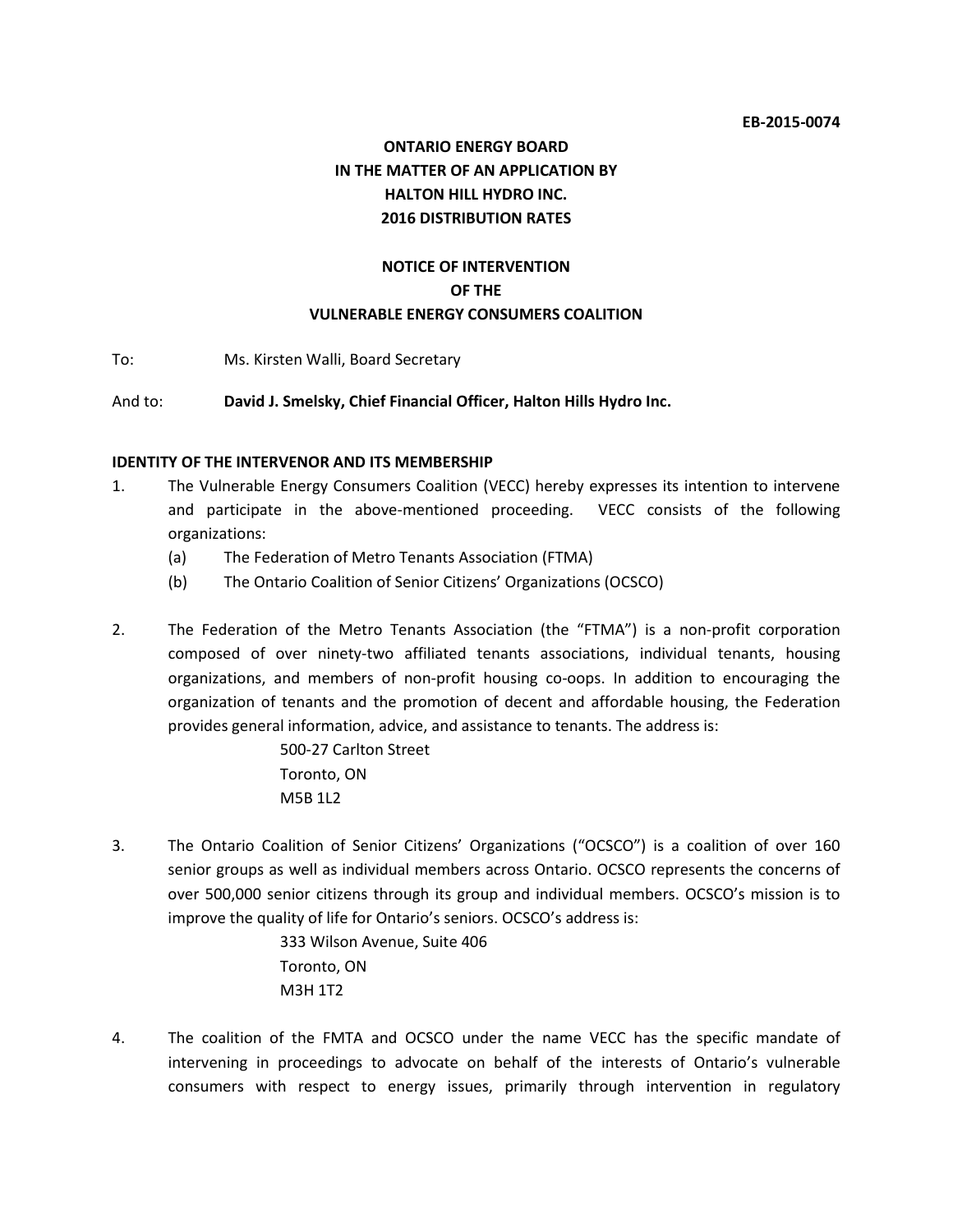proceedings at the Ontario Energy Board.

- 5. Although the organization is not itself a member of VECC, the Public Interest Advocacy Centre (PIAC) in Ottawa assists in the representation of the interests of vulnerable consumers by ensuring the availability of competent representation and consultant support to the VECC participation.
- 6. VECC is a frequent intervenor in Board proceedings. Our annual information filing can be found on the Board's website at:

http://ontarioenergyboard.ca/oeb\_Documents/Intervenor\_Filings/VECC\_2014\_annual\_interven or\_filing20140605.pdf

#### **INDIVIDUALS AUTHORIZED TO REPRESENT VECC IN THIS PROCEEDING**

7. The name & address of the agent authorized to receive documents on behalf of VECC is:

Mr. Michael Janigan Counsel Public Interest Advocacy Centre (PIAC) One Nicholas Street, Suite 1204 Ottawa, Ontario K1N 7B7 PIAC Office: 613- 562-4002 (Donna Brady) Mr. Janigan's Direct line: 416-840-3907 [mjanigan@piac.ca](mailto:mjanigan@piac.ca)

8. VECC requests that all correspondence and documentation also be electronically copied to VECC's consultants:

> Mark Garner (project manager) Econalysis Consulting Services 34 King Street East, Suite 630 Toronto, Ontario M5C 2X8 647-408-4501 (office) [markgarner@rogers.com](mailto:markgarner@rogers.com)

#### AND TO

Bill Harper Econalysis Consulting Services 34 King Street East, Suite 630 Toronto, Ontario M5C 2X8 416-348-0193 (office) [bharper@econalysis.ca](mailto:bharper@econalysis.ca)